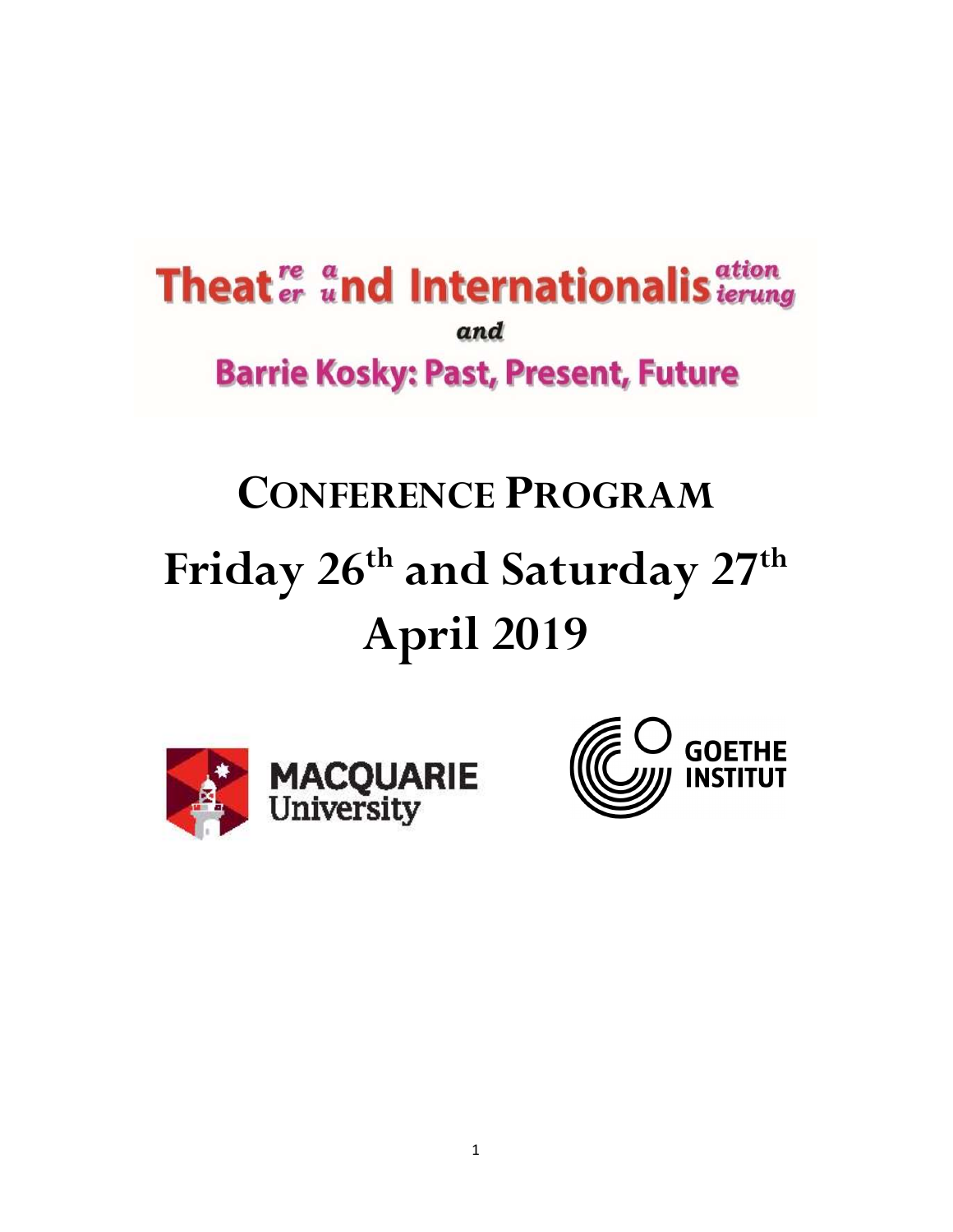## Acknowledgements

We would like to express our gratitude to the following institutions for their support for this conference:

The Goethe-Institut Australia

The Komische Oper Berlin

The Akademisches Auslandsamt, Universität Leipzig

Macquarie University, especially their Themed Research Workshop Grant (Faculty of Arts) and Macquarie University Research Fellowship schemes.

We would also like to thank the following individuals for their help and support:

Eva Gabrielson, Dennis Garde, Jochen Gutsch, Florian Hammerbacher, Barrie Kosky, Sheyana La Brooy, Ulrich Lenz, Andy McNeil, Cathy Mewes, Maja Petersen, Nicolai Pudimat, Brangwen Stone, Rachael Van Den Broek and Jan Zwar.

Many thanks to our panellists for the public discussion forum: Johannes Birgfeld, Sally Blackwood, Sonja Griegoschewski, Günther Heeg, Michael Halliwell and Elena Kats-Chernin.

Thanks also to all those chairing conference sessions, and, of course, to everyone presenting papers.

This conference is supported by the 'Staging Migration in Berlin: Opera, Theatre, Film, Performance' research cluster in the Department of International Studies: Languages and Cultures, Macquarie University.

We would like to acknowledge the Cadigal People of the Eora Nation and the Wattamattagal clan of the Darug nation as the traditional custodians of the lands on which we gather on Friday and Saturday respectively, and pay our respects to their Elders both past and present. We would like to extend that respect to all Aboriginal and Torres Strait Islander people attending this conference.

Ulrike Garde and John Severn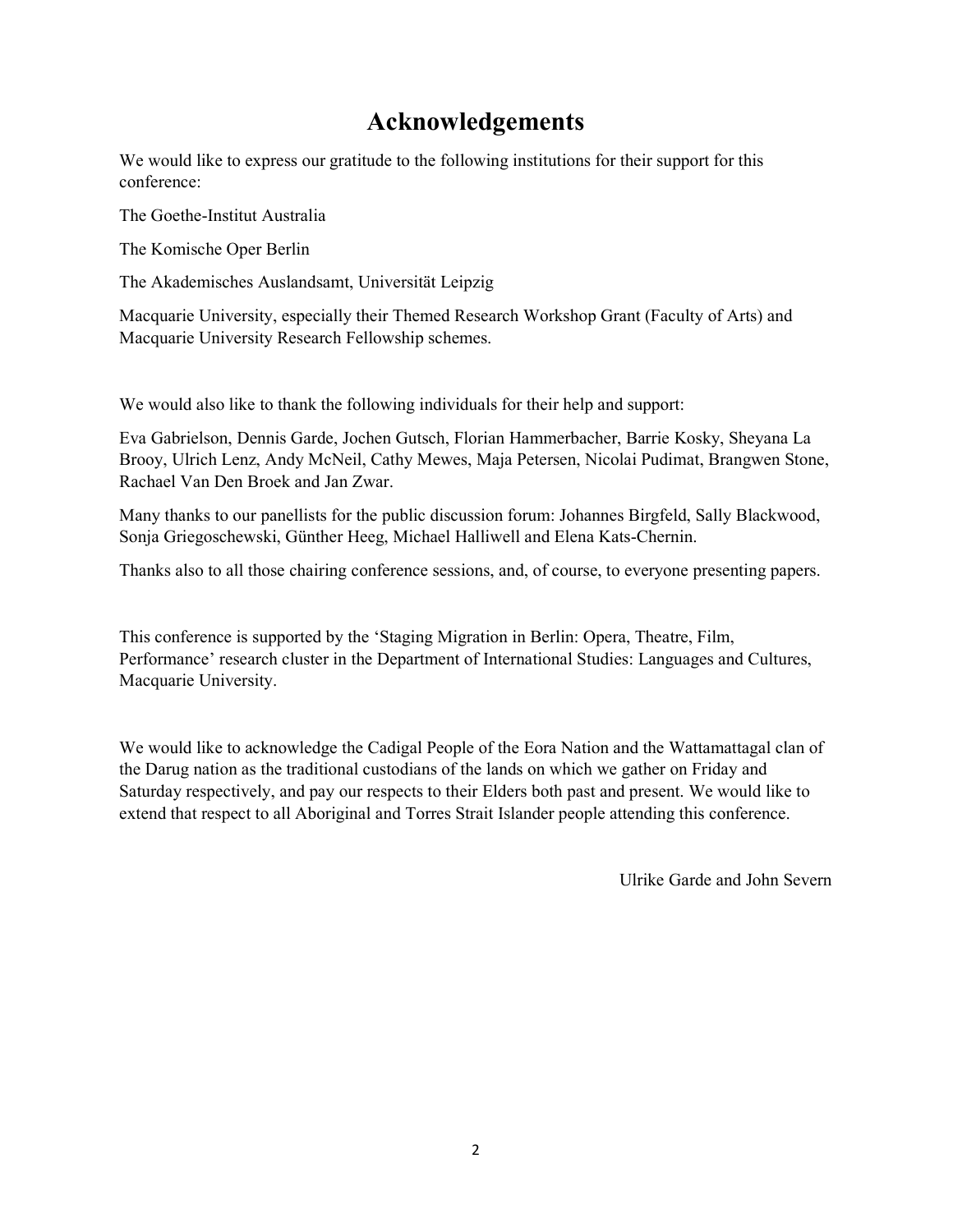#### Joint Conference on Theatre and Internationalisation, and Barrie Kosky – Past, Present, Future

Day One

Friday 26 April 2019 – Goethe-Institut Sydney, 90 Ocean Street, Woollahra, Sydney NSW 2025

10.30-11.00 Registration

11.00-11.15 Welcome and introduction: Associate Professor Ulrike Garde and Dr John Severn, Macquarie University

11.15-12.15 Theatre and Internationalisation: Chair – Dr John Severn, Macquarie University

'Internationalisation and Contemporary German-speaking Theatremakers and Playwrights' - Dr Johannes Birgfeld, Universität des Saarlandes

'Internationalisation and Spoken Theatre: Language Practices in German-Australian Contexts' - Associate Professor Ulrike Garde, Macquarie University

12.15-13.00 A Practitioner's Perspective: Chair – Dr Brangwen Stone, Macquarie University

Collaborative Auteurship: International Cross-disciplinary Collaborations and Situated Practice-based Research with Sasha Waltz & Guests and Sally Blackwood - Sally Blackwood, University of Sydney

13.00-14.00 Lunch

14.00-15.30 Barrie Kosky, form, genre: Chair – Associate Professor James Phillips, University of New South Wales

'Barrie Kosky's Post-operatic Music-Theatre'- Mara Davis, University of New South Wales

'Evreinov and Kosky's Theatre as Catharsis of Psychic Trauma' - Inga Romantsova, University of Newcastle

'Sex, Crime, and Music: Barrie Kosky's Poppea as Postdramatic Music Theatre' – Dr Ulrike Hartung, Universität Bayreuth

15.30-16.00 Tea break

16.00-17.00 Barrie Kosky in Bayreuth: Australian and German perspectives: Chair – Florian Hammerbacher, Wagner Society NSW

'Barrie Kosky and Wagner's Die Meistersinger von Nürnberg' - Associate Professor Michael Halliwell, University of Sydney

'The Most German Opera Opens Up to the Foreign: Barrie Kosky's Transcultural Staging of Richard Wagner's Die Meistersinger von Nürnberg' – Professor Günther Heeg, Universität Leipzig

17.00-17.30 Drinks and nibbles

17.30-18.20 Film screening: Der Opernmagier Barrie Kosky: Monsieur Butterfly (dir. Felix von Boehm) (German with English subtitles) (open to the public)

18.30-20.00 Discussion Panel on Theatre and Internationalisation and Barrie Kosky: Past, Present, Future (open to the public). Chair: Asssociate Professor Ulrike Garde, Macquarie University. Panellists–Dr Johannes Birgfeld, Universität des Saarlandes; Sally Blackwood, Opera Director; Sonja Griegoschewski, Director, Goethe-Institut Australia; Professor Günther Heeg, Universität Leipzig; Associate Professor Michael Halliwell, University of Sydney; Elena Kats-Chernin, Composer; Dr John Severn, Macquarie University.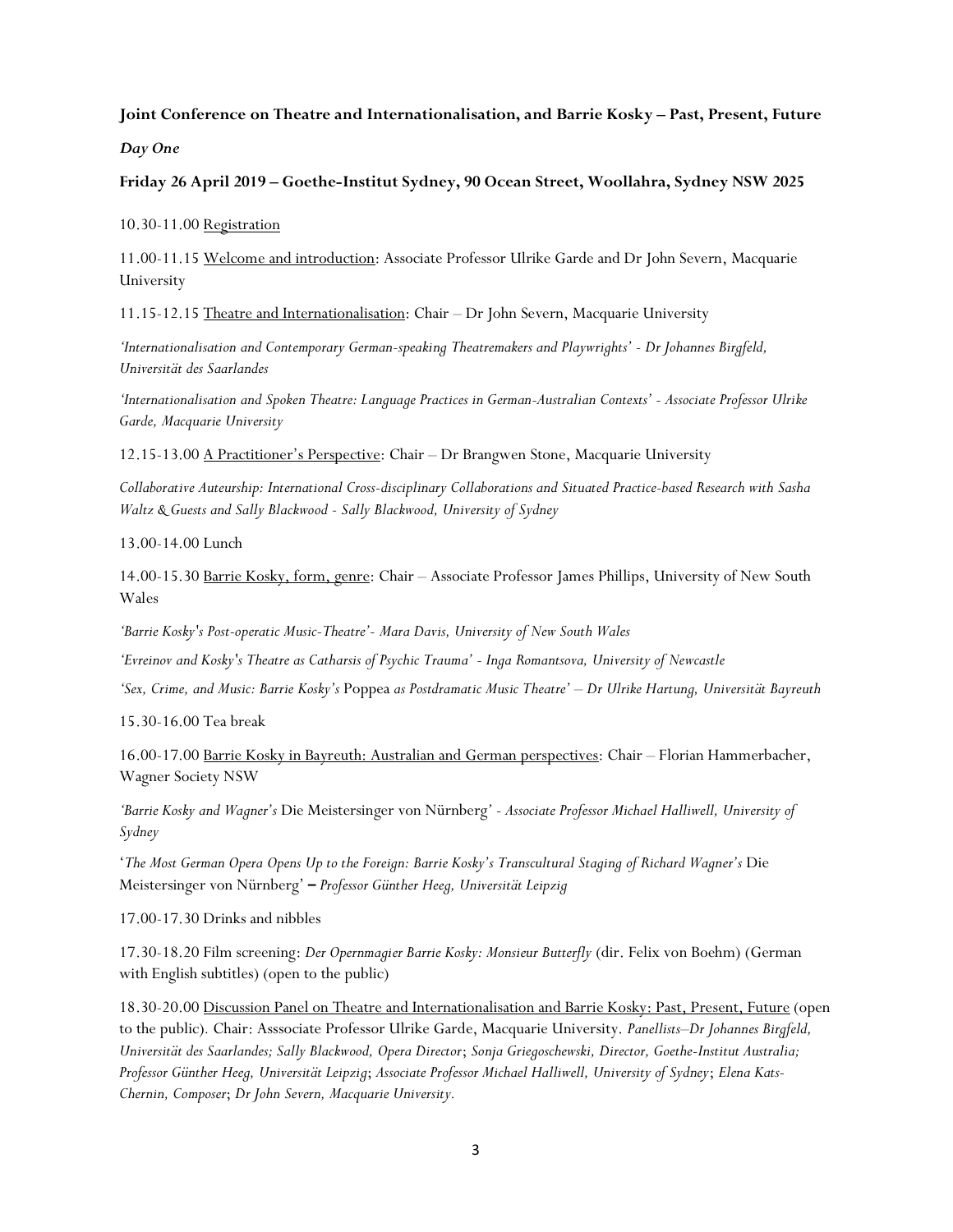#### Day Two

#### Saturday 27 April 2000 – Room AH3.202, 3rd Floor, The Australian Hearing Hub, 16 University Avenue, Macquarie University, Sydney

9.50-10.00 Welcome to Day 2 and administrative announcements

10.00-11.30 Barrie Kosky in overview: Chair – Associate Professor Ulrike Garde, Macquarie University

'Introducing the Barrie Kosky Collection' - Claudia Funder, Australian Performing Arts Collection, Arts Centre Melbourne

'Barrie Kosky as Administrator: Art, Community and Inclusion in Adelaide and Berlin' - Dr John Severn, Macquarie **University** 

'Fugitive Realisations: Barrie Kosky and the Needs of the Playtext' - Associate Professor James Phillips, University of New South Wales

11.30-11.45 Coffee break

11.45-12.45 Festivals, Economics and Internationalisation: Chair – Dr Margaret Hamilton, University of Wollongong

'International Festivals, Economics and Soft Power', Distinguished Professor David Throsby, Macquarie University

'Young Artists - International Markets, European Festivals of Contemporary Theatre' - Benjamin Hoesch, Justus-Liebig-Universität Giessen

12.45-13.30 Lunch

13.30-15.00 Movement in Theatrical Internationalisation: Chair - Dr John Severn, Macquarie University

 'Migration and Theatre in Berlin: the Maxim Gorki Theater and the Komische Oper' – Dr Brangwen Stone, Macquarie **University** 

'Containing Diversity – National Distinction and International Style: Venue Design in Asia-Pacific Cities, 1957–1973' - Dr Jonathan Bollen, University of New South Wales

'The City on the Stage...in another City...on another Stage' – Professor Thea Brejzek, University of Technology, Sydney

15.00-15.15 Tea break

15.15-16.15 Theatre and Internationalisation - a spotlight on directors: Chair - Dr Alex Kurmann, Macquarie University

'Defining Spaces in Globalized Times: Problems of Demarcation in Falk Richter's and Anouk van Dijk's Safe Places (2016)' - Felix Lempp, Universität Hamburg

'Who's watching? German 'Neo(n)-realism' and Simon Stone's 'Zoological' Ibsen' - Dr Margaret Hamilton, University of Wollongong

16.15-17.15 Disability Theatre and Internationalisation: Chair - Dr Meg Mumford, University of New South Wales

'From Geelong to Zurich: International Percolations of Disability Aesthetics in Theatre and Dance' - Christiane Czymoch, Dr Kate Maguire-Rosier, Macquarie University & Dr Yvonne Schmidt, Zürcher Hochschule der Künste

17.15-17.30 Conference round-up and close – Associate Professor Ulrike Garde and Dr John Severn, Macquarie University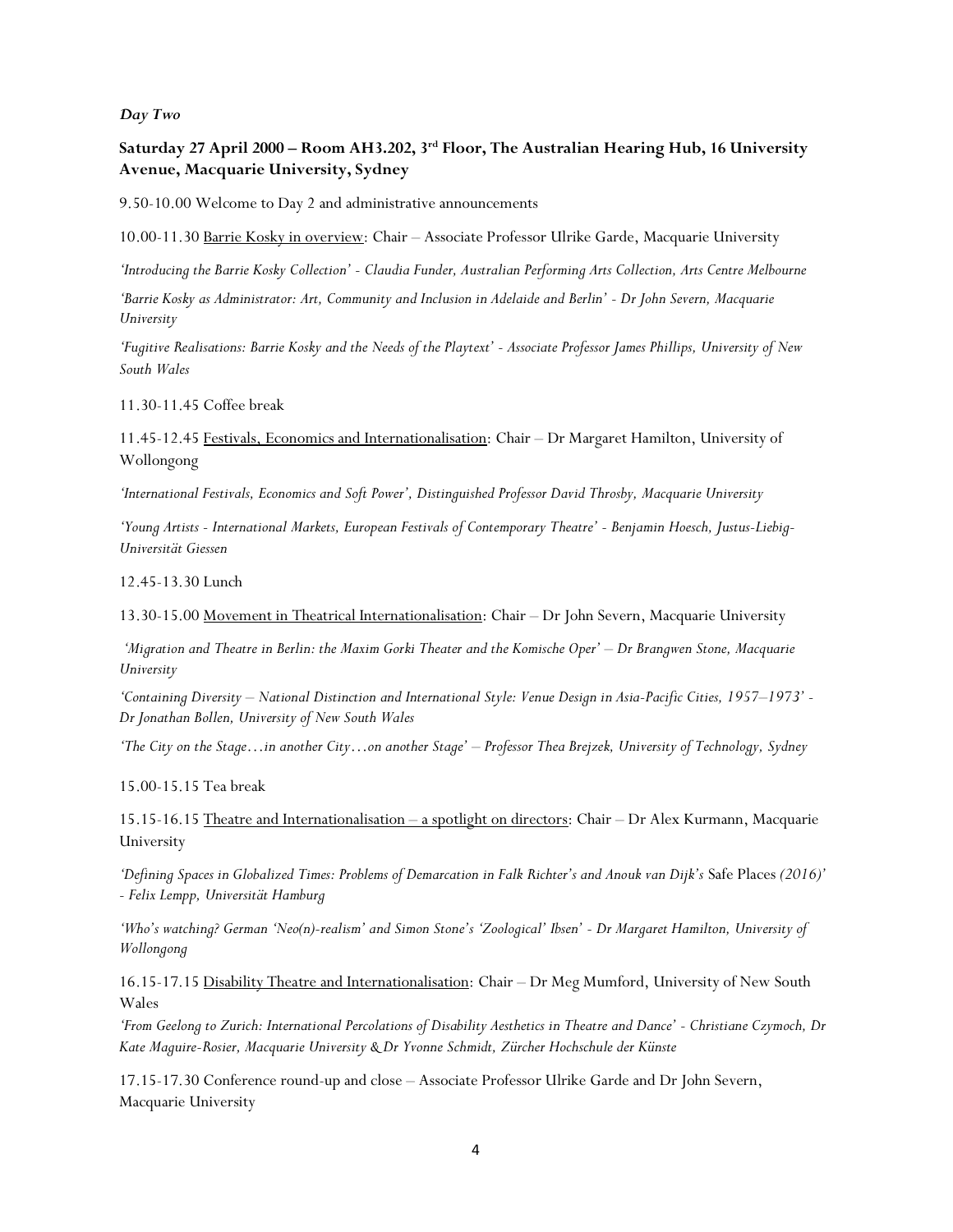### Abstracts and Biographies

#### Friday 26 April 2019

#### 11.15-12.15 Theatre and Internationalisation

#### Internationalisation and Contemporary German-speaking Theatremakers and Playwrights - Dr Johannes Birgfeld, Universität des Saarlandes

During the last three decades, German theatre has experienced significant changes: after lamentations of repertoires being too international and negligent of new blood in German speaking drama, the last twenty years have seen a surge of young German playwriters and of debut performances of their plays in many theatres across the country. On the other hand, budget cuts at state theatres, a growing success of the free theatre scene and of international theatre festivals have led to a remarkable internationalisation of German theatre by way of international co-productions and international touring schedules. Furthermore, societal changes led to a growing internationalisation of the actors and theatre workers in general – ranging from the programmatically international cast of the post-migrant Maxim Gorki Theatre, Berlin, – to the regular employment of non-German directors, dancers, actors, costume and stage designers, choreographers etc. Finally, there is also a growing number of German theatre makers like Roland Schimmelpfennig, and Falk Richter, Rimini Protokoll, Milo Rau, or She She Pop, whose productions tour the globe or are staged internationally on a regular basis. This presentation will detail some of the structural as well as conceptual forms of internationalisation – the latter with a specific focus on Milo Rau, the most acclaimed and discussed current European theatre maker, as on his internationally engaged productions, his radical idea of global realism, and his Ghent Manifesto (2018), demanding that '[a]t least two different languages must be spoken on stage in each production' and that '[e]ach production must be shown in at least ten locations in at least three countries'.

Johannes Birgfeld teaches modern German literature at the University of the Saarland. His main research interests are the history of theatre and drama in German(y) from 1500 to today and literature of the 18th, 20th and 21st century. He has published on a wide spectrum of writers and issues from Andreas Gryphius, Lessing, Gellert, Kotzebue to Kafka, Christian Kracht and contemporary German drama. In 2012 he initiated the Lectureship in Theatre Studies at the University of the Saarland in Germany (Saarbrücker Poetikdozentur für Dramatik). Since then, he has organised annual lectures that aim to put the work of theatre practitioners in conversation with the concerns of theatre academics. These practitioners include renowned theatre makers, playwrights and performance collectives such as Rimini Protokoll, Roland Schimmelpfennig, Kathrin Röggla, Albert Ostermaier, Falk Richter, Milo Rau and She She Pop. Johannes Birgfeld has also interviewed all of these guest practitioner-lecturers and has edited and published critical editions of their lectures with renowned German publishers (Theater der Zeit, Alexander Verlag).

#### Internationalisation and Spoken Theatre: Language Practices in German-Australian Contexts – Associate Professor Ulrike Garde, Macquarie University

Internationalisation of spoken theatre is ever increasing, and the German-Australian context is no exception. This paper provides a brief historical overview of German-Australian theatrical encounters to contextualise an analysis of language use in spoken word productions. Keeping in mind language as a key component of the theatrical sign system, I ask: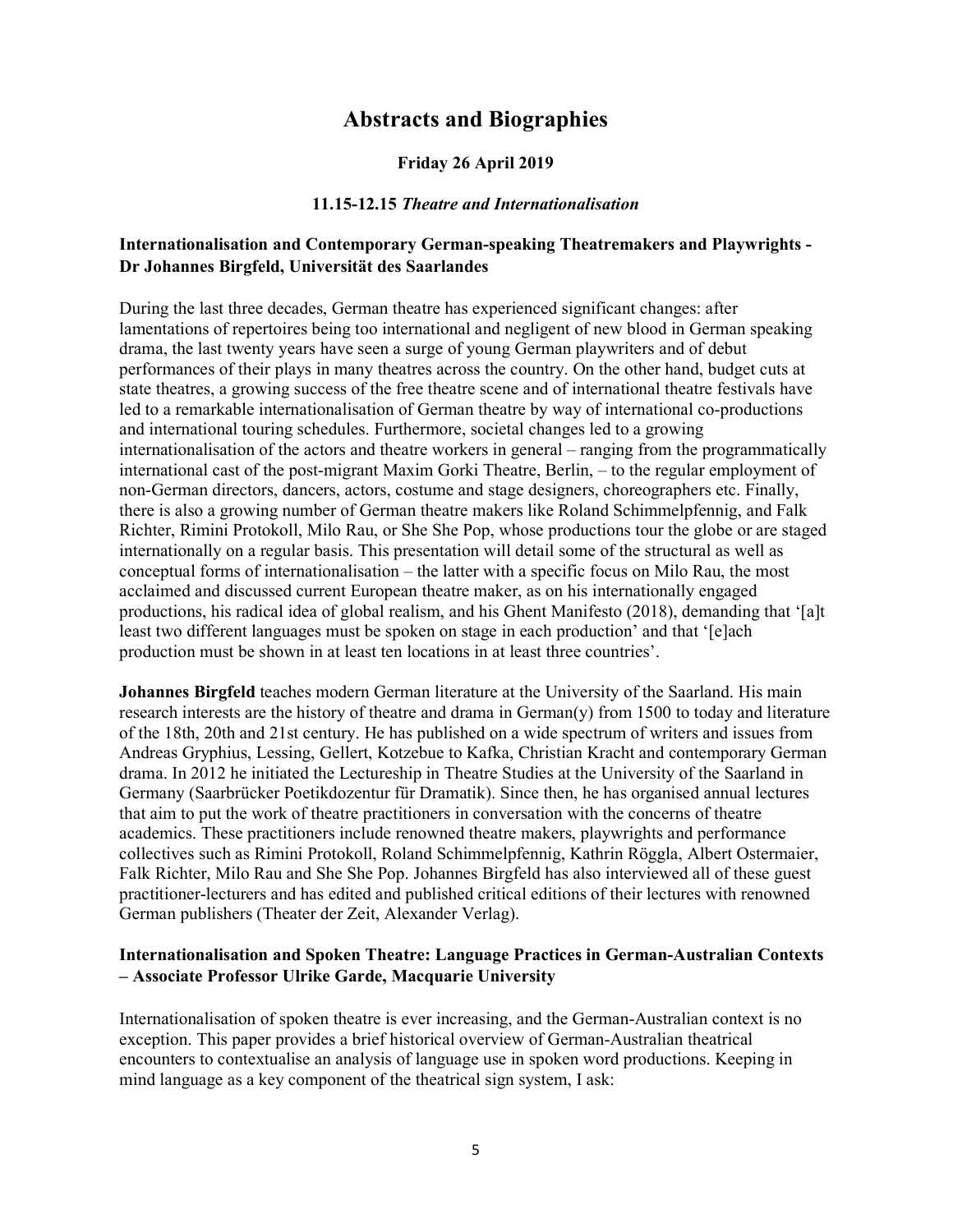What role does language play in productions that are shown to audiences in unfamiliar linguistic and cultural contexts? What artistic opportunities do 'domesticating' surtitles, and an explicit engagement with the disruption of smooth communication processes offer? How does the use of foreign languages influence encounters with 'others' in a theatrical context?

The analysis focuses on theatre productions since the turn of the millennium that have premiered in Australia or Germany, and subsequently travelled to the other hemisphere to be shown on the Berlin, Melbourne or Sydney stage.

The paper is part of my current research project 'Multilingualism on the Berlin Stage' which contributes to the research cluster 'Staging Migration in Berlin: Opera, Theatre, Film, Performance' (Department of International Studies: Languages and Cultures), Macquarie University.

Ulrike Garde is Associate Professor in German Studies and Head of the Department of International Studies: Languages and Cultures at Macquarie University. Her research interests span Intercultural German Studies, German literature and the performing arts. She analyses how we create and perceive identities in theatre, literature and film. Her current research project investigates 'Multilingualism on the Berlin Stage'. Her publications include Theatre of Real People: Diverse Encounters at Berlin's Hebbel am Ufer and Beyond (with M. Mumford) and Brecht & Co: German-speaking Playwrights on the Australian Stage.

#### 12.15-13.00 A Practitioner's Perspective

#### Collaborative Auteurship: international cross disciplinary collaborations and situated practice-based research with Sasha Waltz & Guests and Sally Blackwood – Sally Blackwood, University of Sydney

Collaborative Auteurship explores two case studies: Monteverdi's Orfeo by Sasha Waltz & Guests Berlin (2014) and Project Faust après Gounod by Sally Blackwood Louisville Kentucky USA (2018). Both pieces were world première dance driven opera/ballet works which reclaim the operatic form, challenge and engage audiences through visceral storytelling with the view to elicit Deleuzuian affective response, and consequently dramatically shift the operatic lens. Employing Dwight Conquergood's theory of practice-as-research, a comparative analysis is made from inside of the two creative developments situating the practice in Germany and the USA. Both works are developed by international ensembles over extended periods of artistic creative development, and while each unique gesamtkunstwerk is guided by a strong auteur vision, both are created collaboratively by ensembles of cross-artform practitioners. Orfeo was created by Sasha Waltz & Guests dance company in partnership with the Vocalconsort Berlin and the Freiburger Barockorchester, and premiered at the Dutch National Opera. Director in Residence with Sasha Waltz & Guests Berlin for the creation of Orfeo – Australian director Sally Blackwood – shares her insider view of the artistic process which radically and permanently shifted her own creative practice. Subsequently between 2016-2018, Sally Blackwood took the auteur baton and led an ensemble of opera and ballet artists and a creative team from across the US, UK and Australia in the creation of Project Faust, a new opera fusion work for Louisville Ballet and Kentucky Opera USA. This 2018 world premiere production developed a unique performance language and storytelling aesthetic, infused with the Australian-German-American contemporary experience, that stepped outside the bounds of both opera and ballet for the creation of a new and innovative hybrid art form with a strong political voice.

Sally Blackwood is an exceptional opera director producing new work internationally. A regular guest director at Opera Australia and Sydney Conservatorium of Music, and lecturer at the National Institute of Dramatic Art (NIDA), Blackwood is an opera architect specialising in the creation of new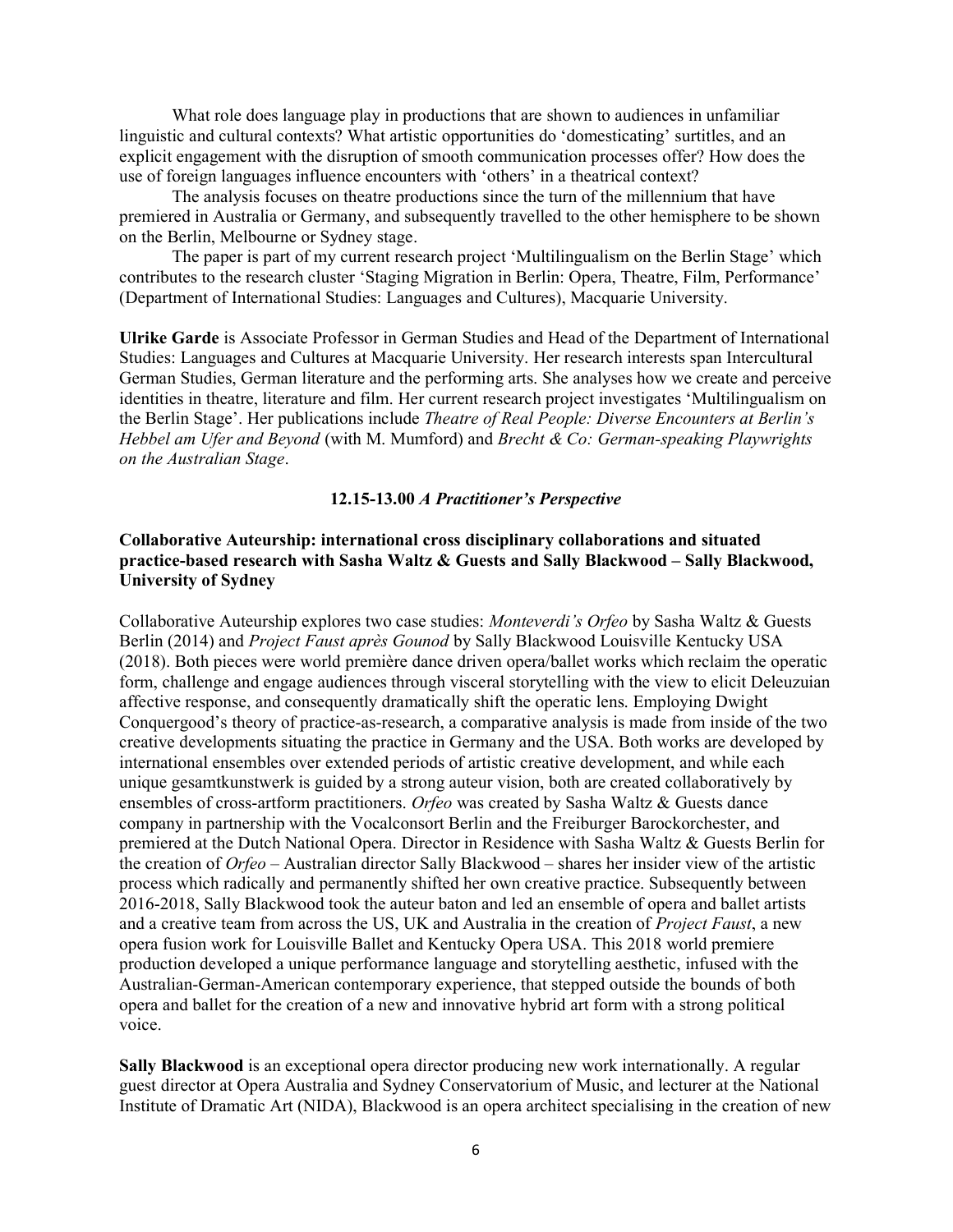operatic form. Blackwood is a directing graduate of the National Institute of Dramatic Art (NIDA), holds a Bachelor of Arts (Hons) from the University of New South Wales and is a current Doctor of Musical Arts candidate at the Sydney Conservatorium of Music, and recipient of the George Henderson Scholarship of Merit (2017). Her most recent creation Project Faust with Kentucky Opera & Louisville Ballet, described as 'an antidote for our age of entitlement' premiered in the USA March 2018. Blackwood is a passionate creator of new operatic work and her DMA research at Sydney Conservatorium of Music explores the resonance of opera in contemporary society. http://sallyblackwood.com

#### 14.00-15.30 Barrie Kosky, form, genre

#### Barrie Kosky's Post-operatic Music-Theatre – Mara Davis, University of New South Wales

In a 2009 interview, when asked if he had ever staged a production without music, Barrie Kosky's response was a definitive 'no' (Kosky in Ford 2009). He went on to remark that he sees no marked difference between directing opera and directing theatre; that in his practice, these distinctions are arbitrary. Despite his strong engagement with the musico-dramatic tradition, discussion of Kosky's productions has tended to neglect the central importance of music to his work. Through an analysis of The Women of Troy (2006), this paper addresses the identifies Kosky's work as an example of post-operatic music theatre, a theory developed by Nicholas Till to describe a praxis that is engaged with the 'central problematics of opera' (2004, p. 15). Michael Halliwell's observation that 'music forms the backbone of the production' led him to ask if Kosky has '[turned] Greek tragedy into opera' (2011). This paper considers an alternative proposition. It argues that Kosky's musical additions to Tom Wright's terse, libretto-like adaptation of the Euripides play, result in a work that sits in the liminal space between drama and opera. The Women of Troy disturbs conventions associated with the use of music in both forms, configuring a new hierarchy of elements that can be understood as post-operatic.

Mara Davis is a theatre-maker, musician, voice coach, and academic. She holds a Bachelor degree in Theatre and Performance Studies from the University of Wollongong, awarded in 2011 with First Class Honours and the University Medal. She also holds a degree in music from Sydney Conservatorium of Music where she majored as a flautist. She is currently a PhD candidate at the University of New South Wales, where she is writing about national identity in contemporary Australian musical theatre.

#### Evreinov and Kosky's Theatre as Catharsis of Psychic Trauma – Inga Romantsova, University of Newcastle

Nikolai Evreinov, a Russian born theatre practitioner of the 20th Century, claimed through his theoretical work that theatre is an organic urge as basic as hunger or sex. Referring to this urge as 'Theatricality' or the 'Instinct of Transformation', he brought the theatre into life.

The paper examines the singularity of Evreinov's influence on contemporary international theatre practitioners, such as Grotowski, Artaud and Kosky, and the latter's approach to adapting classical tragedies, as well as both artists' awareness of the impact these had on audiences. Particularly relevant is the audience's energetic, impulsive and mimetic relationship with the stage action by drawing nonrepresentational and representational performance troupes into shared experience and dynamic relationship. Through this relationship, the boundaries between performance and audience collapse, becoming what the writer calls 'own drama' and, consequently, mobilising an effective dimension called 'post-tragic affect' (Farrell, 2017). The effects of touching on the human Instinct of Theatricality leads to a cathartic experience of the contemporary audience. Kosky's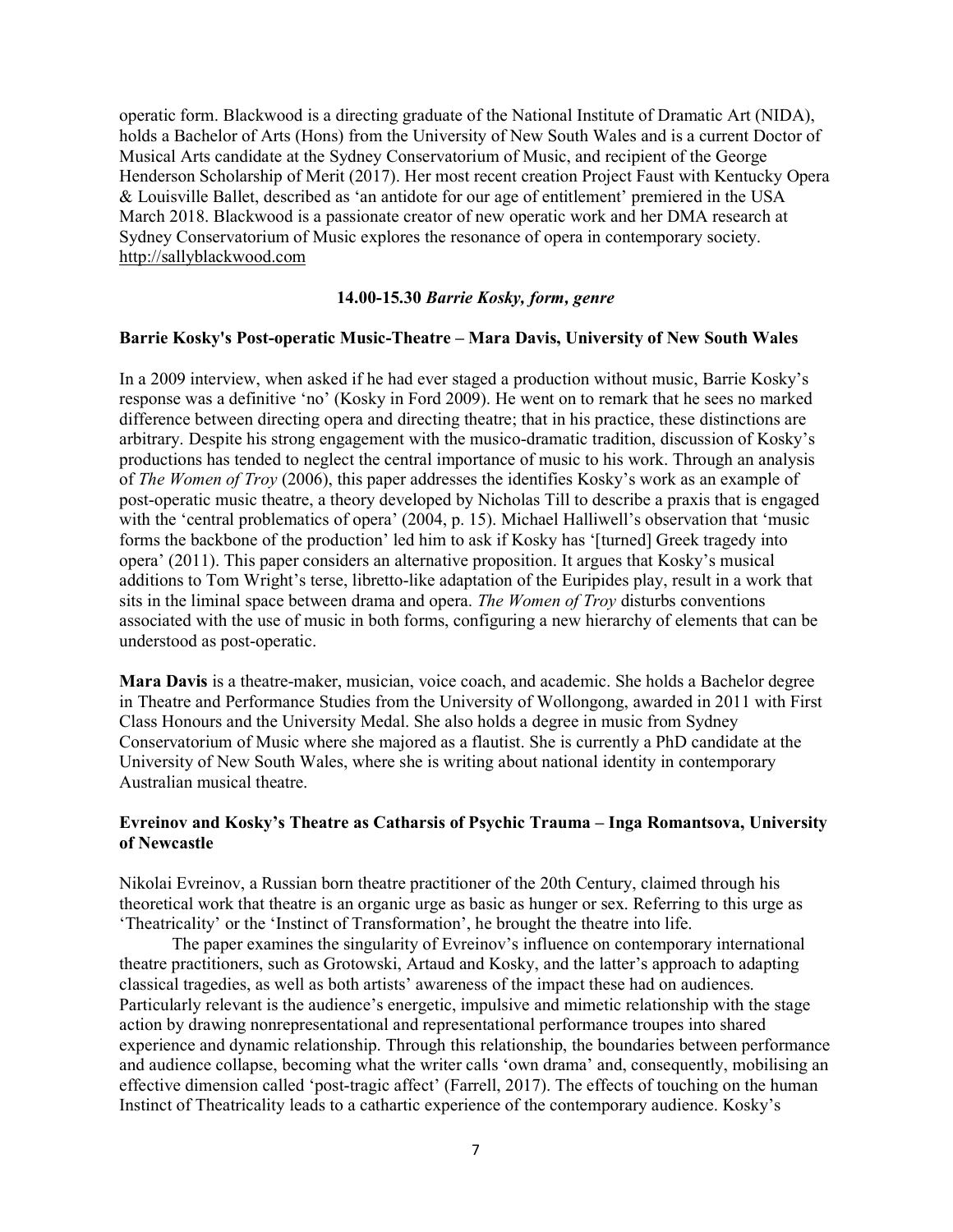exploration of juxtapositions of the classical and the popular, the banal and transcendental, ugliness and beauty as equal aesthetical measurements is similar to Evreinov's and Artaudian catharsis of psychic trauma.

Exploring Evreinov's Theatricality informs expression in modern drama. Under his influence, Kosky, within the contemporary Australian theatre context, does not approach the theatre audience as a group to be entertained; rather, he positions the spectator as an active collaborator within a viewing context that is thought-provoking, stimulating, gruelling, and affectively demanding. Following Evreinov's Theatricality Kosky aims to establish contact between the performer and the audience on the subconscious level.

Inga Romantsova received a Bachelor of Arts (Hons) – as an Actor for Theatre and Film at Russian States Institute of Performing Arts, (St. Petersburg) and a Master's Degree in Theatre and Film from the UNSW. She has just been awarded Master of Philosophy in Drama Degree by the University of Newcastle with her Thesis on Evreinov and Questions of Theatricality and she is interested in Theatre as therapy. She is a Sessional Academic at the University of Newcastle, and tutoring at her own studio Acting with Inga.

Inga has performed for companies in Russia, Europe and Australia including Bell Shakespeare Company, Sydney Art Theatre Company, Griffin Theatre Company and NIDA. Some of her acting credits include: Merchant of Venice directed by legendary Richard Wherret, for television: GP, The Children's Hospital, All Saints. Films credits include Lillian's Story, The Clinic, Happy Feet and The Mystery of Natalie Wood.

Inga's teaching career includes tutoring at the Australian Theatre for Young People (ATYP) where in 2002 in co-operation with Berlin Youth Theatre, Carousel she was involved in the Australian-German theatre project. Her latest teaching appointments are at Australian Institute of Music and lecturing Drama and Acting techniques at the University of Newcastle. Inga presented her research papers at such prestigious conferences as the annual Conference of Australasian Association of Drama and Performance Studies, Sydney University 2016, Victorian College for the Arts Melbourne, Australia, 2018. Inga just returned from World Symposium S-word, Stanislavski in Context, 4-7April 2019, University of Malta, Valletta.

#### Sex, Crime, and Music: Barrie Kosky's Poppea as Postdramatic Music Theatre – Dr Ulrike Hartung, Universität Bayreuth

The theatrical landscape in the German-speaking countries is unique. Funded directly by the state or by individual municipalities, opera houses receive most of their subsidization. On the basis of this financial situation, one might assume that opera producers dispose of a certain artistic freedom, however, these opera houses are dominated by a certain homogeneous aesthetic called Regietheater (Director's theatre). This aesthetic, developed in the early 1970s, focuses on hermeneutic interpretation of opera sujets that are constituent components of the repertoire. Giving it a new contemporary look Regietheater intends to make these sujets relevant for its contemporary audience.

As I stated in my dissertation Postdramatisches Musiktheater, alternative concepts of staging opera emerged approximately 20 years ago. These concepts were developed far from the large stages of opera houses, and follow theatrical strategies derived from what German theatre scholar Hans-Thies Lehmann called 'postdramatic theatre'. Similar to the way Regietheater originated in drama, postdramatic theatre is an umbrella term for aesthetic tendencies which Lehmann observed in spoken theatre. Since the early 2000s these tendencies can also be found in opera productions.

This paper will attempt to point out the aesthetic differences between these two concepts of opera stagings. It considers Barrie Kosky's Poppea (Schauspielhaus Vienna, 2003) that combines baroque opera (L'incoronazione di Poppea by Claudio Monteverdi) with songs by Cole Porter as a vivid example for postdramatic music theatre.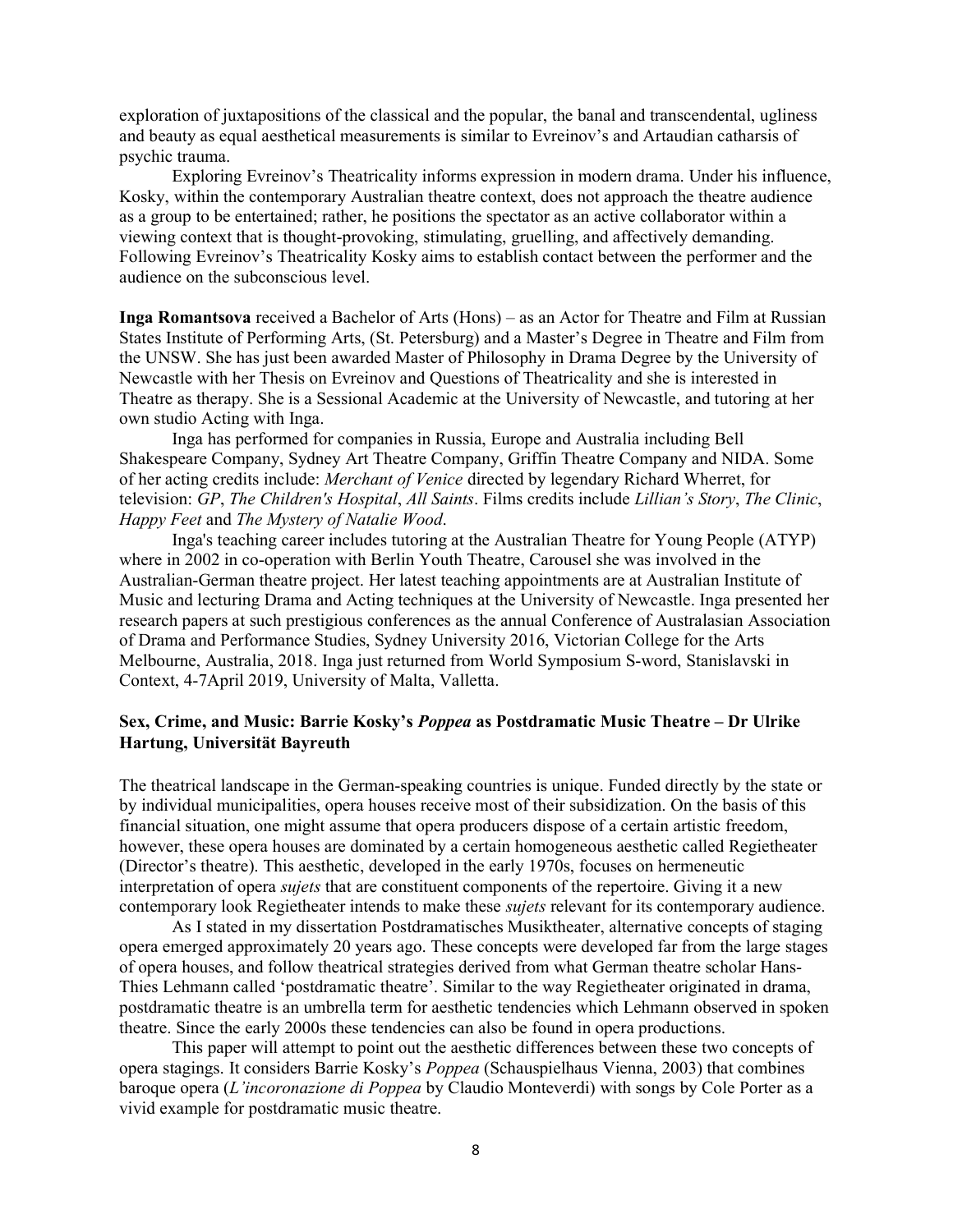Ulrike Hartung is a research fellow at the Research Institute for Music Theatre Thurnau, University of Bayreuth. Her research project 'Persistence and Movement: Institutional Changes of Music Theatre between Museumisation and New Formats' is part of the nationwide research network 'Crisis and Institutional Transformation in Performing Arts', funded by the German Research Society (DFG). She studied theatre studies majoring in music theatre, English literature and contemporary German literature in Leipzig and Bayreuth and earned her doctoral degree with a thesis on 'Postdramatic Music Theatre' for which she received a fellowship by the Bavarian Elite Support Act (BayEFG).

#### 16.00-17.00 Barrie Kosky in Bayreuth: Australian and German perspectives

#### Barry Kosky and Wagner's Die Meistersinger von Nürnberg – Associate Professor Michael Halliwell, University of Sydney

Wagner's Die Meistersinger von Nürnberg has been, and remains one of the most controversial works in the operatic canon. The 20th century saw endless debates on its anti-Semitic overtones and its perceived xenophobic and excessive glorification of German culture, elements exploited by the Nazis; members of Wagner's family at Bayreuth were also heavily implicated. Many post-war directors sought to purge this opera, as well as Wagner's other work, from their Nazi accretions, while others attempted to ignore, of at least minimize the more confronting aspects of the opera. Bayreuth itself has been careful, some might say timid, in assigning directors to productions of the opera; until 2017 there had never been a non-German director, and certainly not one of Jewish background. Now a new production by Barrie Kosky, Jewish-Australian enfant terrible of the operatic world and director of the Berlin Komische Oper, was premiered to great acclaim in 2017 and repeated in 2018. This paper investigates how Kosky has confronted the dark legacy of this monumental work. He has interrogated many of the deeply disturbing elements and found a way to strikingly dramatize these fault lines in the opera. His vision of the opera sees it as fundamentally about Wagner himself as reflected both in Hans Sachs and Walther von Stolzing; his production achieves a profound vision of the role of art in a deeply politicized society; one distrustful of the 'other', and constantly seeking scapegoats. While the Nazi past looms large over this production some of it set in a Nürnberg courtroom - it also unflinchingly, and often darkly comically, addresses contemporary political and social issues.

Michael Halliwell studied literature and music at the University of the Witwatersrand in Johannesburg, at the London Opera Centre, and with Tito Gobbi in Florence. He has sung in Europe, North America, South Africa and Australia and was principal baritone for many years with the Netherlands Opera, the Nürnberg Municipal Opera, and the Hamburg State Opera, appearing in many European cities including London, Munich, Berlin, Frankfurt, Brussels, Paris and Moscow. He took part in several world premieres and appeared frequently at major European festivals in opera, oratorio and song recitals. He has sung over fifty major operatic roles, including Don Giovanni, Papageno, Count Almaviva, Gugliemo, Posa, Germont, Gianni Schicci, Ford and Escamillo. He completed a PhD on the operatic adaptation of literature. His publications include the monographs, Opera and the Novel; the case of Henry James (Rodopi: 2005); and National Identity in Contemporary Australian Opera: myths reconsidered (Routledge, 2018), as well as many chapters and articles. He has served as Chair of Vocal Studies and Opera, Pro-Dean and Head of School, and Associate Dean (Research) at the Sydney Conservatorium. He is Vice President of the International Association for Word and Music Studies, and series co-editor for the Word and Music Studies Series. He still performs regularly, and recent CDs include When the Empire Calls (ABC Classics, 2005); O for a Muse of Fire: Australian Shakespeare Settings (Vox Australis, 2013); Amy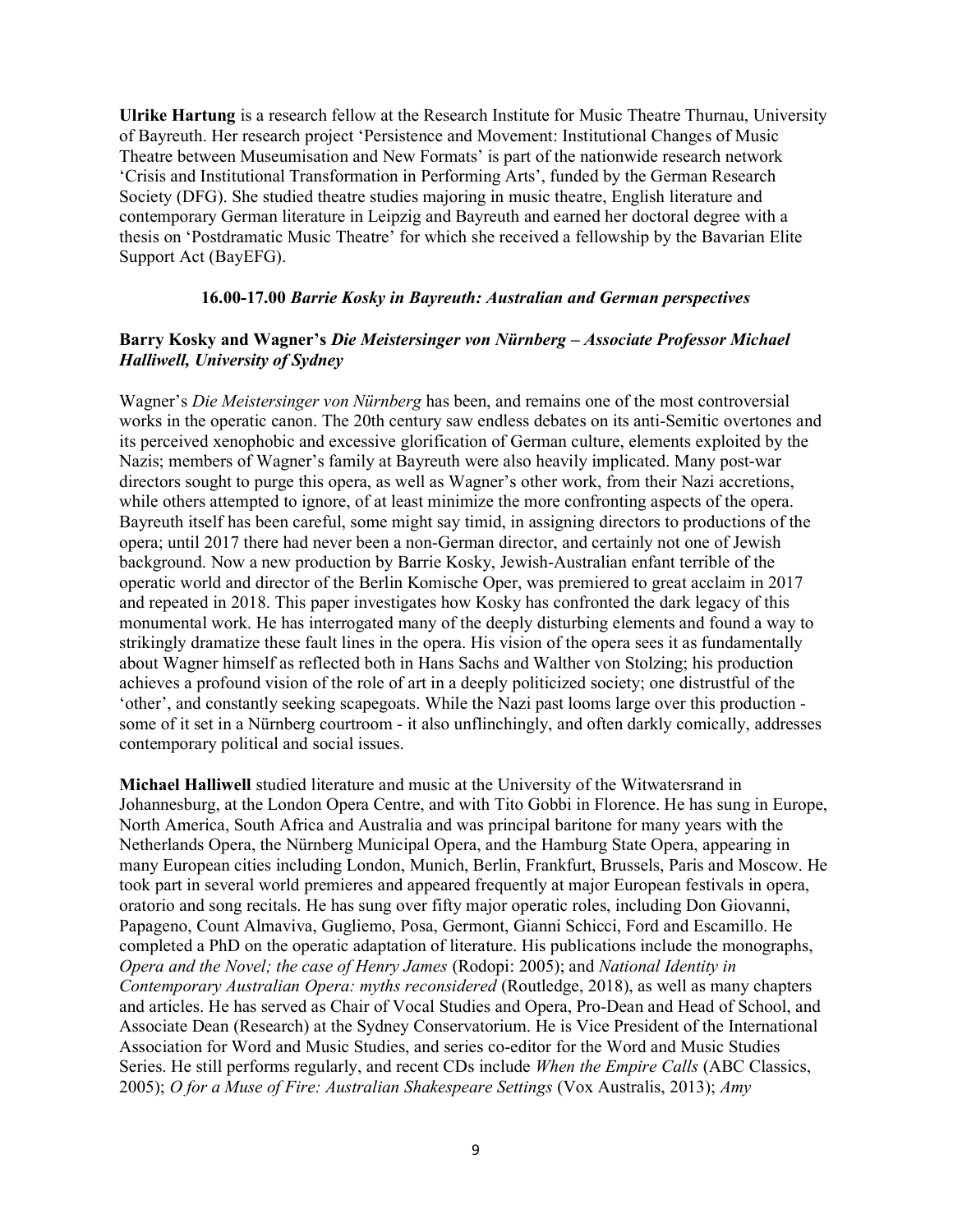Woodforde-Finden: The Oriental Song-Cycles (Toccata Classics, 2014); That Bloody Game; Australian WWI Songs (Wirripang, 2015).

#### The Most German Opera Opens Up to the Foreign: Barrie Kosky's Transcultural Staging of Richard Wagner's Die Meistersinger von Nürnberg – Professor Günther Heeg, Universität Leipzig

In 2017 and 2018 Barrie Kosky directed Richard Wagner's opera Die Meistersinger von Nürnberg at the Bayreuth Festival. This is the first time that a Jewish director has staged this so-called 'most German opera' in Bayreuth. My paper will focus on the iteration and construction of history in relation to phantasm in Kosky's production. Therefore I will analyze the development of the stage design as well as the general idea of doubling the private persons of Wagner's familiar environment with the dramatis personae of *Die Meistersinger*. I propose that the particular way of historicizing in Kosky's mise-en-scène makes it possible to transgress the borders of the German fundamentalist heartland, 'Nuremberg' and open it up to alien worlds.

Günther Heeg is director of the Centre of Competence for Theatre (CCT) and a professor of theatre studies at Leipzig University, Germany. He has published widely about body, image and language in eighteenth century theatre as well as on Bertolt Brecht, Heiner Müller, the international contemporary theatre and the transmediality of the arts. The current focus of his work is on the concept of a theatre of repetition as a precondition for the idea of transcultural theatre, for which he leads the research projects 'Das Theater der Wiederholung und transkulturellen Überschreitung' (DFG) and 'Fremde spielen. Amateurtheater als Medium transkultureller Bildung' (BMBF). In the context of the Transcultural Academy of the CCT he cooperates with theatres engaged in projects with refugees and locals. His recent publications are *Reenacting History*. Theater  $\&$  Geschichte (2015), Das transkulturelle Theater (2017), Willkommen anderswo. Sich spielend begegnen. Theaterarbeit mit Einheimischen und Geflüchteten (2017) and Recycling Brecht. Materialwert, Nachleben, Überleben (2018). Günther Heeg is vice president of the International Brecht Society (IBS) and co-director of the German-Japanese research team 'Tradition and Transculturality in Japanese and German Contemporary Theatre'. In June 2019 he will manage the international scientific-artistic conference 'Brecht unter Fremden' [Brecht among Strangers] in Leipzig.

#### Saturday 27 April 2009

#### 10.00-11.30 Barrie Kosky in Overview

#### Introducing the Barrie Kosky Collection - Claudia Funder, Research Co-ordinator, Australian Performing Arts Collection, Arts Centre Melbourne

In 2010 Arts Centre Melbourne's Australian Performing Arts Collection received a large collection of material relating to Barrie Kosky, covering Kosky's Australian work dating back to the earliest stages of his career at the University of Melbourne. This material includes personal and working papers, correspondence, marked up scripts, librettos and music, theatre programs, stage design plans, photographs, newspaper reviews and magazine interviews. More recently another deposit was made in 2016, comprising mostly newspaper clippings and reviews from Kosky's overseas projects. This is an invaluable resource for researchers working on Barrie Kosky. This presentation will introduce the Barrie Kosky Collection, and place it in the context of other material on Kosky (including costumes from his King Lear) held by the Australian Performing Arts Collection at Arts Centre Melbourne.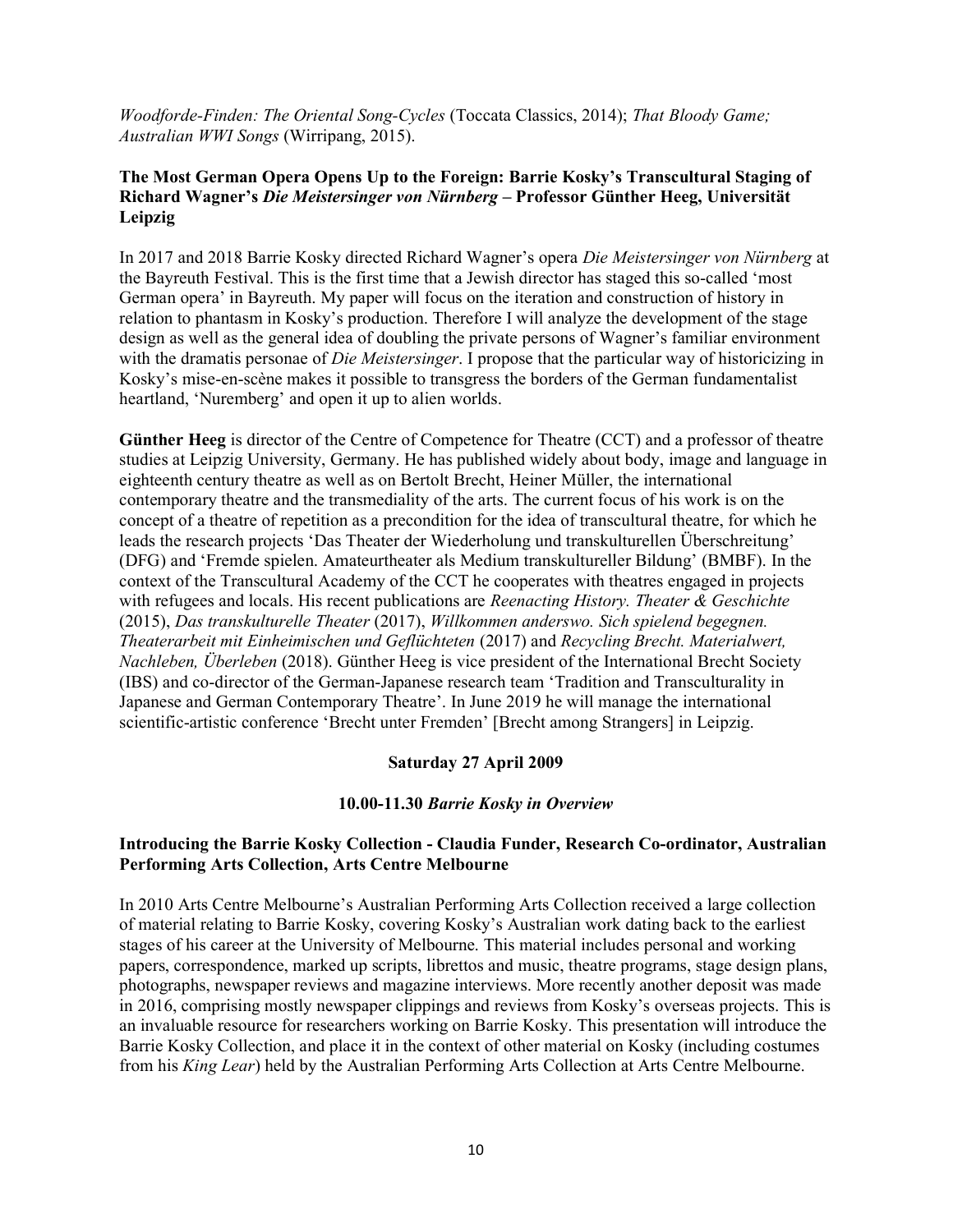Claudia Funder has cared for a range of museum collections, having worked at Museums Victoria, The Old Treasury Building, the Grainger Museum, University of Melbourne, and The Monash University Art Gallery. Claudia has had a long association with the Australian Performing Arts Collection, having implemented the original Computer Cataloguing and Digitisation project in 1996. After running her own dance company for twenty years, Claudia returned to the sector and currently manages the Research Service for the Australian performing Arts Collection at Arts Centre Melbourne.

#### Barrie Kosky as Administrator: Art, Community and Inclusion in Adelaide and Berlin - Dr John Severn, Macquarie University

Although Barrie Kosky is probably best known as a director, he has also had a long career as a successful administrator and manager. This paper examines his work as Artistic Director of the 1996 Adelaide Festival – where his appointment met with vocal resistance – and as Intendant of the Komische Oper Berlin. The paper argues that much of the resistance to Kosky in Adelaide came from divergent understandings of the connections between art, community and inclusion, which also diverge from understandings as expressed in the recent Australian National Opera Review. The paper traces connections between Kosky's approach to season programming in Adelaide and his wider programme of community inclusion in Berlin. In contrast to management practices that put significant resources into identifying and catering to existing tastes, or that assume correlations between taste and demographic groupings based on age, ethnicity, education, wealth, etc., Kosky treats people as open to the new: rather than catering to pre-existing communities he has sought to set up works of art around which new communities of taste might congeal. His work as Intendant in Berlin towards minimising barriers to participation in the Komische Oper's programme can thus be understood not only as widening access to art, but as facilitating ways of rethinking the relationship between art and community.

John Severn is a Macquarie University Research Fellow in the Department of International Studies: Languages and Cultures. His research focuses on adaptation, theatre, opera and musical theatre, and community. He is the author of Shakespeare as Jukebox Musical (Routledge, 2019), and his journal articles explore the ways operatic and musical adaptations of Shakespeare's plays have engaged with community inclusion from the eighteenth to the twenty-first centuries. His current research project centres on Barrie Kosky, especially in his approach to community. He is part of the Macquarie University research cluster, Staging Migration in Berlin: Opera, Theatre, Film, Performance.

#### Fugitive Realisations: Barrie Kosky and the Needs of the Playtext – Associate Professor James Phillips, University of New South Wales

Kosky often realises the texts with which he works by spectacularising them. He stages them as stagey, bringing them to a life that is too self-consciously lurid in its visual display for it to be imagined disavowing its own make-believe and irreality. Unlike what is held against much Regietheater and Regieoper, the theatrical grotesque of productions such as King Lear, Poppea, The Lost Echo and Kiss Me Kate is arguably not a matter of irony, of appropriating canonical works while also holding them at a distance. Kosky does not treat his texts as pretexts; instead, he discloses new dimensions and elements in these works by reconstituting them in the space of spectacle. Playtexts, inasmuch as they can be recognised as such by the performances for which they lie in wait and for which they call out, do not wish to speak on their own, preferring to communicate by the dialogue that actors' bodies and vocal inflections, costumes, lighting, directorial flights of fancy, etc. initiate with them. In Kosky's productions, the playtext is given the chance to interrogate itself – to question what it has to say about gender relations, about the inscrutability of the divine and the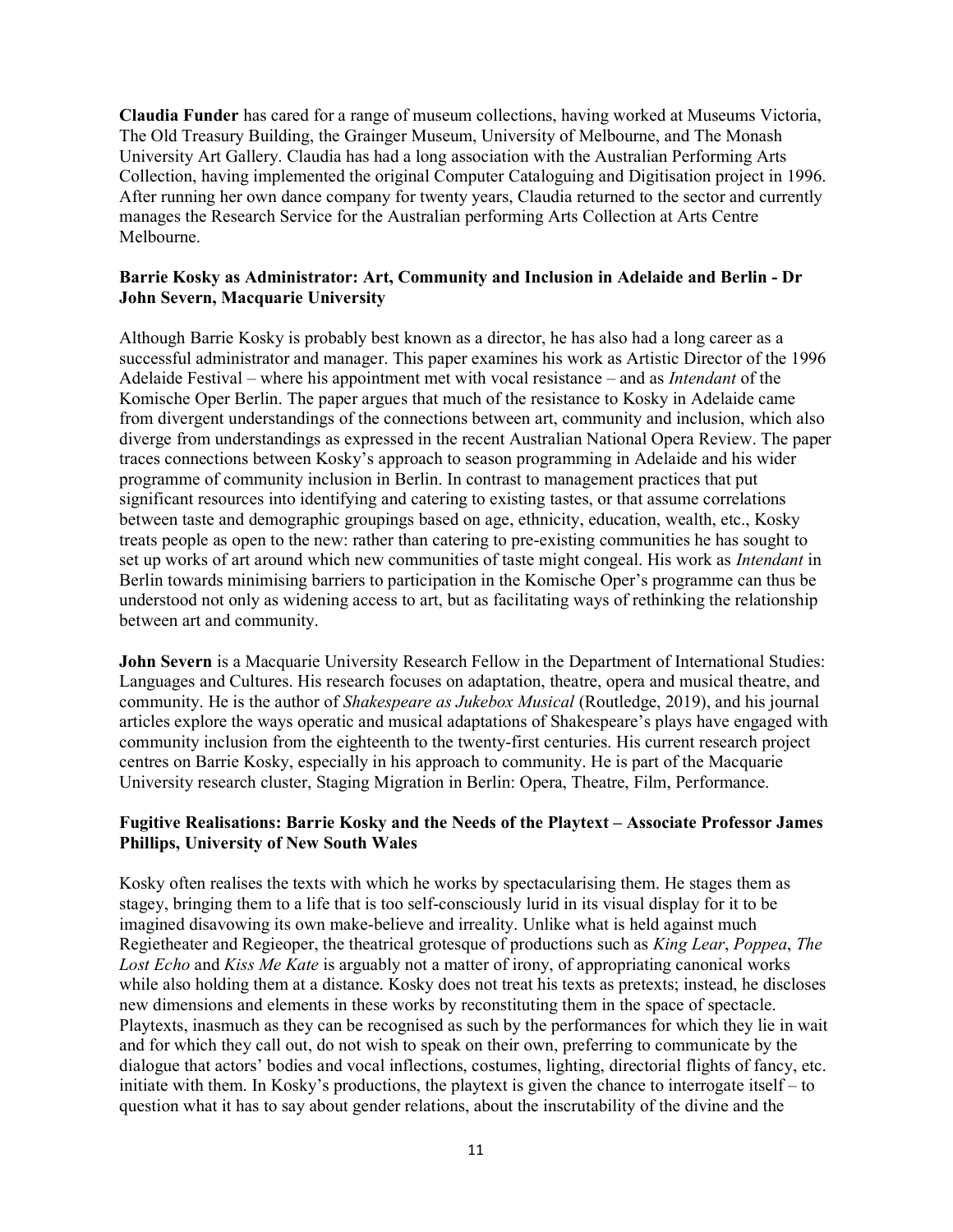squalor of power – and this chance is not alien to it, but immanent to it as a work that invites being performed.

James Phillips is Associate Professor in Philosophy at the University of New South Wales in Sydney. He is the author of Heidegger's Volk: Between National Socialism and Poetry (Stanford UP, 2005), The Equivocation of Reason: Kleist Reading Kant (Stanford UP, 2007) and Sternberg and Dietrich: The Phenomenology of Spectacle (Oxford UP, 2019) and the editor of Cinematic Thinking: Philosophical Approaches to the New Cinema (Stanford UP, 2008).

#### 11.45-12.45 Festivals, Economics and Internationalisation

#### International Festivals, Economics and Soft Power – Distinguished Professor David Throsby, Macquarie University

Although the motivation for international arts festivals is likely to be artistic rather than economic, the financial ramifications of a festival cannot be avoided. For a town or city where an international festival is held, the capacity of the festival to generate economic activity (incomes, employment, city branding etc.) may be a primary concern for the local administration. This presentation looks at deconstructing the range of economic impacts that a festival can have, and briefly outlines how they can be validly estimated. The economic value created is contrasted with a festival's cultural value, a multi-faceted concept that has no obvious unit of account. The presentation goes on to discuss festivals as an element of cultural diplomacy – in particular when they are co-opted as agents in the geopolitical phenomenon of soft power. Although in this context there may be underlying economic motives related, for example, to the promotion of trade, the international impacts of a festival may be felt much more pointedly in the cultural arena, such as when a festival can play a significant role in facilitating intercultural dialogue and conflict resolution.

David Throsby is Distinguished Professor of Economics at Macquarie University in Sydney. He is internationally known for his research and his many publications on the economics of art and culture. His interests include the economics of the performing arts, the cultural and creative industries, the role of artists as economic agents, heritage economics, the role of culture in sustainable development, and the relationships between economic and cultural policy. His book Economics and Culture (Cambridge University Press, 2001) has been translated into eight languages.

#### Young Artists - International Markets, European Festivals of Contemporary Theatre - Benjamin Hoesch, Justus-Liebig-Universität Giessen

In theatre artists' biographies, the concept of the market has become widely accepted: not romanticized genius, but the productive balancing of demands, resources, personal branding and risk define the artist and his/her market value in relation to others as competitors. In this light, the history of art can be seen as a constantly renewing exchange of symbolic capital (Bourdieu) and a trend in market conditions towards dynamism and flexibility becomes apparent: Until recently, most theatre directors in Europe emerged from long-term assistant work within a stably structured theatre system – defined, not least, by national or language borders. Now, the expectation towards emerging artists has shifted: Being educated in specialized academic programs, they can gain leading positions and public interest at a much younger age – made possible by the spread of festivals for young artists over Europe since the 1990s. But for that, they have to prove creative skill publicly, without any certainty of ever earning a living from art – and they increasingly compete with fellow artists on an international scale, following the example of all-round talents and global players like Barrie Kosky.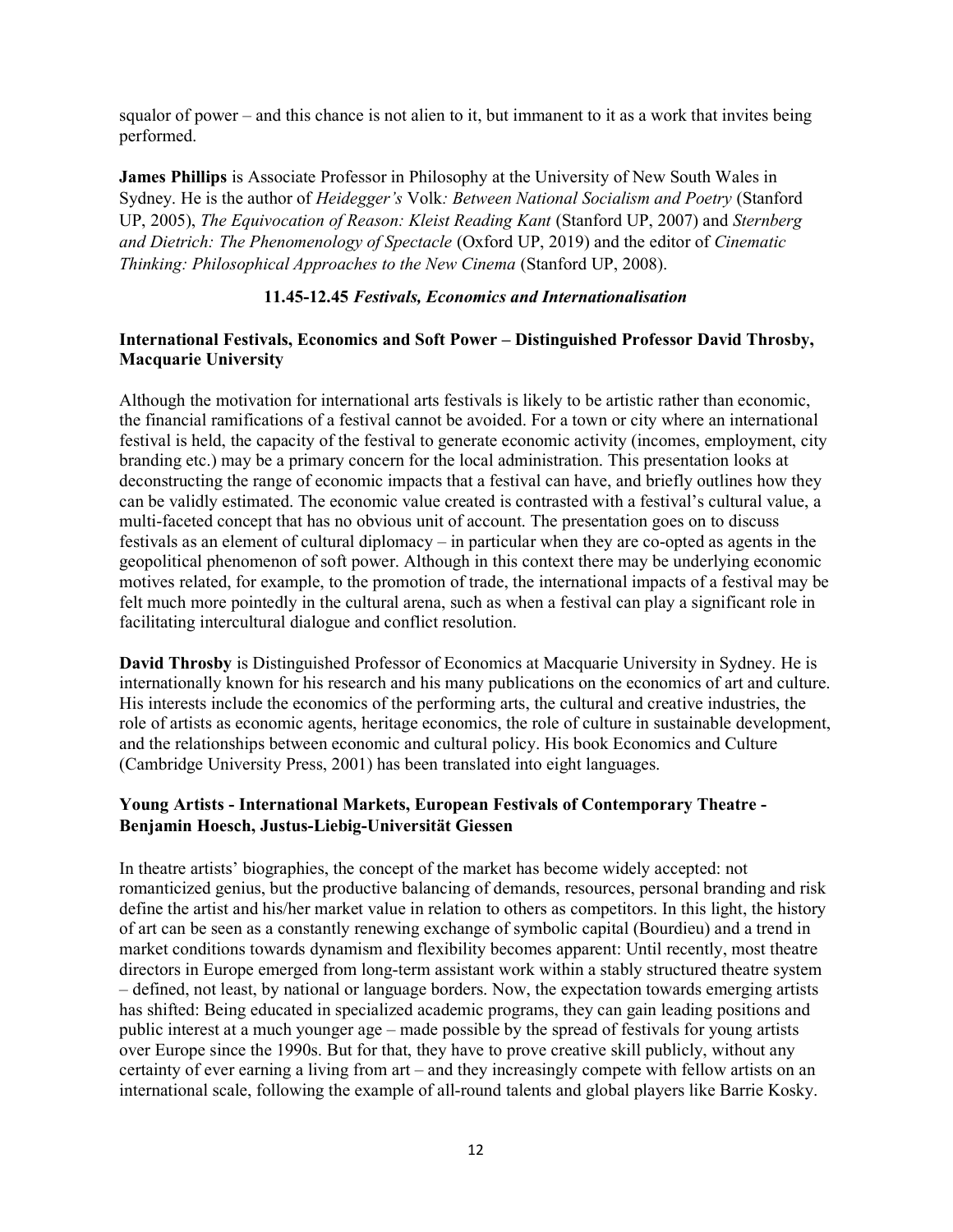As I want to show, festivals for young artists are both an early reaction to and influential promotors of the internationalisation of theatre: In contrast to many nationally oriented study programs, they prepare artists for an increasingly international market; at the same time, they establish their own markets with competitive relations among artists who would never have met, had they stayed inside national theatre systems. As a result, young artists take a leading role in the trend towards internationalisation – while being concerned the most with its consequences of flexibility demands and toughening competition.

Based on my field research at 'Fast Forward – European Festival for young directors' (Dresden) and at 'World Stage Design 2017' (Taipei), interviews on the festival 'Premières' (Strasbourg) as well as archive research on 'Plateaux' (Frankfurt), I want to discuss the interrelations between increasing public interest in young artists and the internationalisation of markets.

Benjamin Hoesch, M.A., studied Theatre and Comparative Literature in Valencia, Tel Aviv and Mainz, Germany, where he became a Teaching Assistant until 2018. Simultaneously, he studied Applied Theatre Studies in Giessen, co-curated and organized festivals and presented his own stage work both nationally and internationally. He was commissioned to teach workshops at the Taiwan National University and the Hogeschool voor de Kunsten Utrecht. Since March 2018 he has been a Research Assistant in Giessen and member of the Giessen Centre for the Study of Culture (GCSC), working on his PhD on 'Festivals for Young Artists'; this research project is part of the nationwide scholar network 'Crisis and Institutional Transformation in Performing Arts 2734', funded by the German Research Assembly DFG. Upcoming publications will contribute to developing an organizational theory and methodology for the study of theatre as an institution.

#### 13.30-15.00 Movement in Theatrical Internationalisation

#### Migration and Theatre in Berlin: the Maxim Gorki Theater and the Komische Oper – Dr Brangwen Stone, Macquarie University

This paper will focus on two theatres in East Berlin: the Maxim Gorki Theater and the Komische Oper. The Maxim Gorki, which is one of the five main state-subsidized stages in Berlin, has become well known for its focus on themes related to migration since Shermin Langhoff became its artistic director in 2013. Since November 2016, the Maxim Gorki has also been the home of the Exil Ensemble, an ensemble composed of professional actors in exile from Afghanistan, Syria and Palestine. The theatre has also begun to expand into the realm of visual and performance art with the Herbstsalon, a biennial event that started in 2013. The Komische Oper, one of three opera houses in Berlin, has tried to engage and reflect the large German-Turkish population of Berlin since Barrie Kosky became artistic director in 2012. Since then, Turkish subtitles have been available for all productions, and the theatre has produced children's opera in German and Turkish. The paper will begin by examining the context of both theatres' engagement with migrants and post-migrants, and their attempts to reflect their lives on stage. It will then focus on some productions, including the Gorki's Herbstsalon and Skelett eines Elefanten in der Wüste, and Komische Oper's Die Bremer Stadtmusikanten / Bremen Mızıkacıları, drawing on Michael Rothberg's notion of multidirectional memory.

Brangwen Stone is a lecturer in German Studies at Macquarie University, and is the author of Heimkehr? Narratives of Return to Germany's Former Eastern Territories 1965-2001 (Hannover: Wehrhahn Verlag, 2016). She is currently working on a second monograph, which will explore refugees, displacement and multidirectional memory in contemporary German-language theatre and literature. She has also published articles on GDR literature, Eastern Europe in German literature and film, the interaction of Australian and German theatre, and contemporary Swiss literature. She is part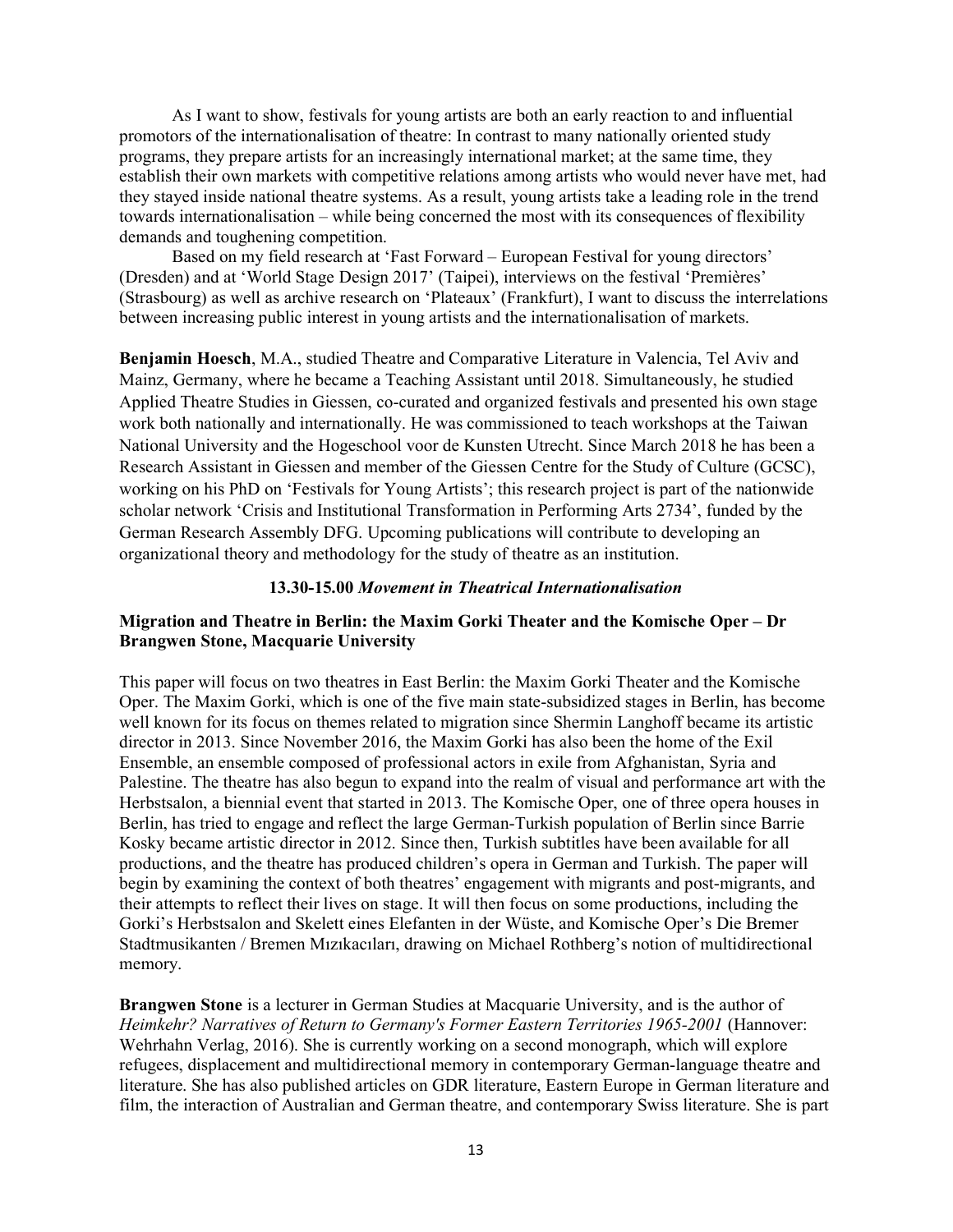of the Macquarie University research cluster Staging Migration in Berlin; Opera, Theatre, Film, Performance.

#### Containing Diversity – National Distinction and International Style: Venue Design in Asia-Pacific Cities, 1957–1973 – Dr Jonathan Bollen, University of New South Wales

Conceptions of culture as belonging to a place informed efforts to distinguish national cultures in the Asia-Pacific region during the Cold War. Yet, as the de-colonising formation of nation states was compelling folkloric articulations of national distinction, developments in travel, communications and trade between nations were providing technological platforms for international mediation. When governments built theatres of national distinction – in Hong Kong (1962), Singapore (1963), Tokyo (1966), Manila (1969) and Sydney (1973) – the machinery of staging was designed in compliance with international standards. Whatever architectural distinction was expressed in the building, operational requirements were set by the benchmarks of functional design. Whatever cultural distinction was expressed in performance, the requirements of its presentation were conditioned by the functionality of the stage.

These regional developments in venue infrastructure partook in the principle of containerisation: whatever the content to be shipped – however diverse in form, however culturally distinct – the container's compliance with international standards would facilitate its transportation. Crucially, this principle was already expressed in the design of the region's 'super' nightclubs which formed the commercial counterpart to government-sponsored theatres in the international style. Touring between the New Latin Quarter in Tokyo (1959), the Silver Spade Room at Sydney's Chevron Hotel (1960), the Eagle's Nest at the Hong Kong Hilton (1963), the Hoover Theatre Restaurant in Taipei (1966), and the Tropicana nightclub in Singapore (1968), this illustrated presentation explores unexpected continuities in architectural design, entrepreneurial endeavour and arts programming across the region's commercial nightclubs and state theatres.

Jonathan Bollen is Senior Lecturer in Theatre and Performance Studies at the University of New South Wales. His current project traces the careers of artists touring the Asia-Pacific region in the 1950s and 1960s, drawing on archival research in Brisbane, Hong Kong, Manila, Melbourne, Singapore, Sydney, Tokyo and Taipei. He is the co-author of two books: A Global Doll's House: Ibsen and Distant Visions (Palgrave, 2016) and Men at Play: Masculinities in Australian Theatre since the 1950s (Rodopi, 2008). He also has experience in the digital humanities, developing collaborative methodologies for theatre research and techniques for visualising artistic networks and tours. He coordinated research for AusStage, the database of Australian live performance, from 2006 to 2013. He contributed to the development of IbsenStage at the University of Oslo and the Philippine Performance Archive, and is currently an advisor to the international AHRC-funded project, 'Dunham's Data: Katherine Dunham and Digital Methods for Dance Historical Inquiry' (UK/USA). His next project, undertaken in collaboration with Joanne Tompkins, Julie Holledge and Liyang Xia, explores virtual reality technologies and three-dimensional architectural models for historical research on theatre venues.

#### The City on the Stage…in another City…on another Stage – Professor Thea Brejzek, University of Technology, Sydney

This paper will investigate urban representation on the theatre stage from a scenographic perspective and seek to identify reoccurring themes in the history of theatre, amongst them 'The Ideal City', 'The Virtual City', 'The Dystopian City', 'The Psychological City', 'The Fragmented City', 'The Migrated City' and 'The Digital City'. I will present as a case study the various iterations of composer and director Heiner Goebbels and scenographer Klaus Gruenbergs production of Surrogate Cities (from 1994 onwards) that speaks not of the individual characteristics of a specific city but that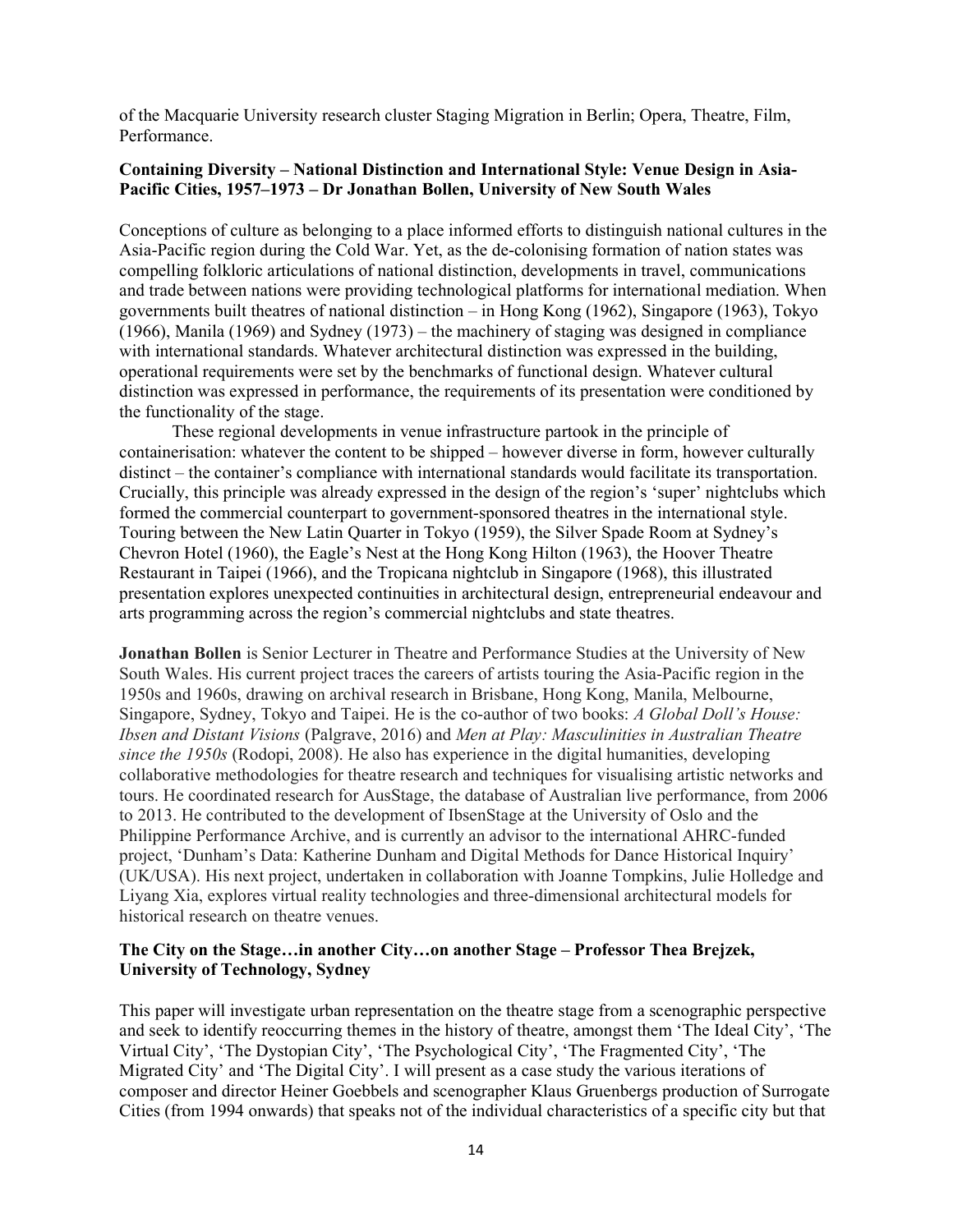rather looks at structural similarities of the contemporary metropolis and the visualisation of urban experiences. This paper is part of my current research and book project 'The City on the Stage' (together with Lawrence Wallen) that explores how and why scenographers continue to portray, interpret, and represent the urban condition through set design, media, and light with particular focus on the 20th and 21st century scenography.

Dr Thea Brejzek is Professor for Spatial Theory at the University of Technology Sydney (UTS), and a Director in the IKEA X UTS FUTURE LIVING LAB. Thea is the Co-Director of the Joint PhD program 'Critical Spatial Thinking: Performative Practices and Narrative Spaces in Design' in collaboration with the Architecture Faculty at Technical University Berlin (TU). From 2007 to 2012 she was a Professor of Scenography at Zurich University of the Arts (ZHdK), Switzerland. In 2011, Thea was the inaugural Curator for Theory at PQ.

Thea Brejzek is a member of the scientific advisory board of the Bauhaus Dessau and Associate Editor of the Routledge Journal, Theatre and Performance Design. She has been Visiting Professor at Bartlett School of Architecture, London, is a Research Fellow at TU Berlin and in 2017 has been awarded a Bogliasco Foundation Research Fellowship. Thea publishes and lectures widely on the history and theory of scenography and performative environments with a particular interest in atmospheric spatial conditions and transdisciplinary practices. As well as numerous articles and chapters on these topics, recent publications include The Model as Performance. Staging Space in Theatre and Architecture (Bloomsbury Methuen, 2018, with L.P. Wallen) and 'On Models', a special double issue of Theatre and Performance Design, guest edited with L.P. Wallen.

#### 15.15-16.15 Theatre and Internationalisation  $-a$  spotlight on directors

#### Defining Spaces in Globalized Times: Problems of Demarcation in Falk Richter's and Anouk van Dijk's Safe Places (2016) – Felix Lempp, Universität Hamburg

The process of globalization has fundamentally changed the way of our perception of space: In times of massive acceleration of communications, travelling, but also migration, every one of us must deal with increased worldwide interconnection. This way, the space we live in is not only defined by our immediate environment but also by a very dense digital and infrastructural network of international relations – a network which is not immediately perceptible or even comprehensible. The reformulation of (to a large extent) spatial concepts such as 'home' and 'culture', which provide sources of both security and identity, becomes an urgent task for societies within our globalized world.

Looking at German-speaking stages since 2000, it becomes evident that theatre as an art form has opened up aesthetically to issues of space perception and the accompanied difficulties of stable social and individual identity formations. A prime example of this can be found in the texts and stage productions of the German playwright and director Falk Richter, in which the protagonists lose their relatedness to their surrounding space as well as to the globalized world in which they try to establish their 'own space'. My conference paper, which focuses on Falk Richter's and Anouk van Dijk's work Safe Places, deals with the specifics of Richter's and van Dijk's theatrical spaces as well as the strategies developed by the protagonist to define their own spaces: How does internationalisation change not only the ways we perceive space, but also the way theatre depicts it? And: Are the strategies employed by Richter's protagonists helpful for the urging social redetermination of concepts such as 'home'?

Felix Lempp currently works as a pre-doctoral fellow with Prof. Dr. Ortrud Gutjahr in the German Department at the University of Hamburg. He holds an M.A. degree in German Literature from the Albert-Ludwigs-University Freiburg (2016) and passed the first state examination for German and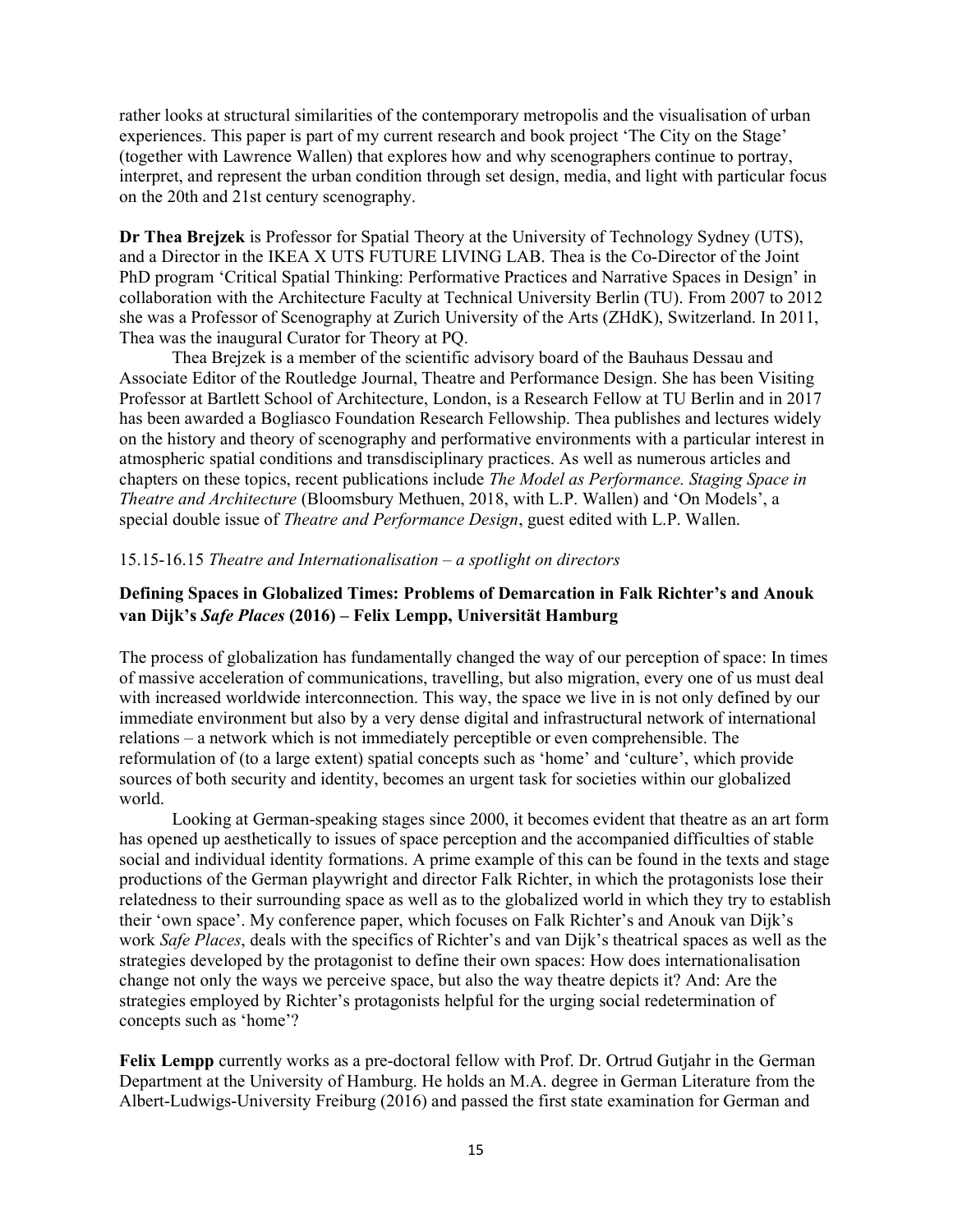History at the Catholic University Eichstätt-Ingolstadt (2013). His research interests include the theory and practice of contemporary drama and theatre, spatial theory in literary studies, making-of narratives in various media and intercultural literature. His PhD project focuses on the spatial depiction of globalization in post-millennial German-speaking plays and performances.

#### Who's watching? German 'Neo(n)-realism' and Simon Stone's 'Zoological' Ibsen – Dr Margaret Hamilton, University of Wollongong

At a time when British dramatists and directors are abandoning realism in order to resist neoliberal capitalism (Rebellato 2017), Peter Boenisch and Frode Helland have positioned Thomas Ostermeier's 'neo(n)-realistic' productions of Henrik Ibsen's plays as theatre intended to counter capitalist realism. Helland identifies Ostermeier as the leading contemporary director of the Norwegian playwright's work and in doing so, exemplifies his influence through reference to the marked increase of professional Ibsen productions in Australia following the presentation of the Schaubühne's Nora by the Adelaide Festival of the Arts in 2006. This paper will consider the question of the transnational reach of Ostermeier's work through a focus on a production of The Wild Duck billed as 'after Ibsen' by Simon Stone with Chris Ryan, first performed in 2011 in Australia and refer to Australian theatre director, Simon Stone's subsequent work in the German-speaking arena. It will specifically interrogate the concept of capitalist realism in an Australian and German theatrical context and the significance recently attributed to performances that foreground the act of spectatorship. For Boenisch such performances attest to theatre's 'central political force as a public art' (2014) in a digital and global economy. In considering Boenisch's point, this paper will examine the capacity of performance to impact on different cultural and public spheres and redress the pressing political and social issues specific to 'living in the end times', to refer to the title of one of Slavoj Žižek's books.

Margaret Hamilton is Senior Lecturer in theatre studies at the University of Wollongong, Australia. Her research has encompassed the emergence of postdramatic theatre in Australia and currently focuses on main stage theatre as part of a project that analyses the prospect of artistic critique in the context of neoliberal capitalism. She is the author of Transfigured Stages: Major Practitioners and Theatre Aesthetics in Australia (2011). Her writing has appeared in journals such as Theatre Journal, Contemporary Theatre Review, Sexualities and Australasian Drama Studies, as well as several edited collections, including Rimini Protokoll Close-Up: Lektüren (2015). She is a Chief Investigator on the Australian Research Council funded AusStage project.

#### 16.15-17.15 Disability Theatre and Internationalisation

#### From Geelong to Zurich: International Percolations of Disability Aesthetics in Theatre and Dance – Christiane Czymoch, Dr Kate Maguire-Rosier, Macquarie University & Dr Yvonne Schmidt, Zürcher Hochschule der Künste

As scholars working in Berlin, Zurich and Sydney, we discuss the internationalization of 'disability aesthetics' (Siebers 2008, 2010) in theatre and dance from our respective vantage points. Specifically, this joint paper focuses on two aesthetic innovations to illustrate this globalising process: theatre's increasingly destabilised authorship, and dance's ongoing ontological redress. First, the instability of the director's role as demonstrated by Australia's Back to Back's Ganesh Versus the Third Reich (2011) has been extended, appropriated and interrogated by a sweep of European learning disabled theatre companies including Swiss-German Theater HORA in their production with Jérôme Bel of Disabled Theater (2012), English company Mind the Gap's work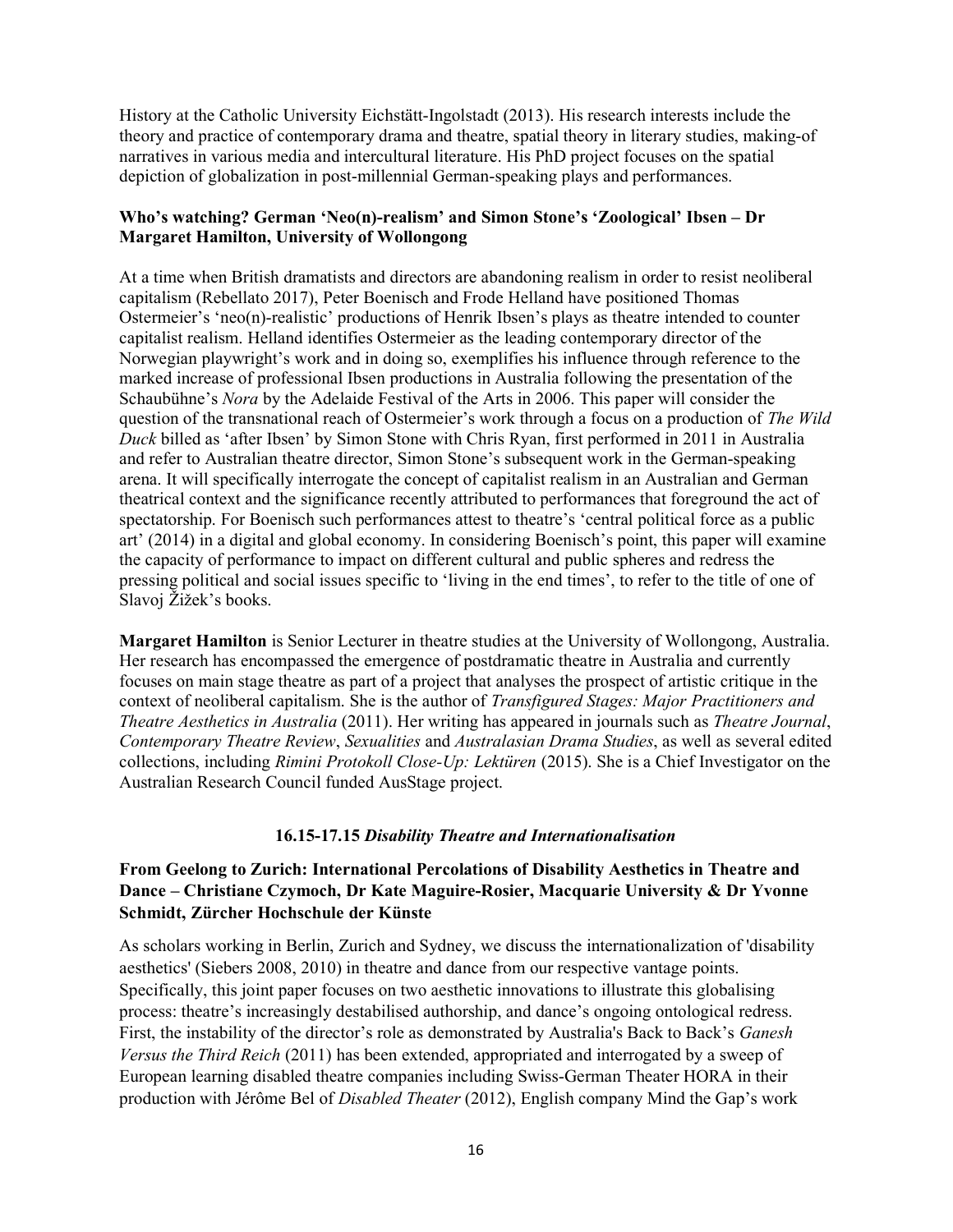Contained (2015) and Welsh group Hijinx's production Meet Fred (2016). Second, the international aesthetic conversation undoing the (predominantly Western) dance canon is epitomised by the work of disabled practitioners. For example, Serbian company Per.Art's 2018 reincarnation of Mary Wigman, Pina Bausch and Xavier Le Roy's centerpieces of German dance history in Dis Sylphide, Berlin-based Michael Turinsky's 2017 work Ravemachine and UK-based Australian artist Dan Daw's 2017 revival of the freakshow in *Beast* are all works which reconstitute the formal makeup of contemporary dance theatre. Dance's turn to disabled sensibilities is pronounced also in the 'mainstream' theatre context where, for instance, Alain Platel's C(H)EOURS adopts palsied movement. In theatre and dance, there is thus a rising sense of a globalised aestheticisation of disability which is on the one hand, at risk of self-ghettoizing and on the other, at risk of passing as a fad, the richness and nuanced complexity of a disability inflection elided.

Christiane Czymoch graduated in Theatre Studies, German Philology and British Studies from Johannes Gutenberg University Mainz, Germany, in 2012. In her Master's thesis, which was published in 2014, she searches for the subversive potential in the performative reflection of images of femininity and their transgression in three British live artists' work, based on Judith Butler's and Victor Turner's theories of performativity of identity and culture. She lives in Berlin where she works at a broadcasting station as an editor for subtitles for people with hearing disabilities. This work and her general interest in matters of accessibility in media, theatre and performance led to a greater involvement with learning about Deaf culture and German sign language. Her current academic work is concerned with the intertwining of politics and aesthetics in dance, theatre and performance created by artists with disabilities.

Kate Maguire-Rosier recently obtained her PhD from Macquarie University in dance theatre performance by Australian artists with disability. Currently. she teaches Media Studies at Macquarie University and Performance Studies at the University of Sydney. As co-convenor of the International Federation for Theatre Research's 'Performance and Disability' Working Group, Kate is involved in a number of ongoing, exciting collaborations.

Yvonne Schmidt is a Senior Researcher, Lecturer, and head of the 3<sup>rd</sup> cycle (postgraduate studies) at the Institute for the Performing Arts and Film, Zurich University of the Arts, Switzerland. Currently she is head of the interdisciplinary SNSF-research project 'DisAbility on Stage' in cooperation with three Swiss universities, theatre/dance companies, and festivals in the different Swiss language regions. She is also the co-convener and founder of the International Federation for Theater Research (IFTR) Working Group 'Performance & Disability' and the co-president of the Swiss Association for Theatre Studies.